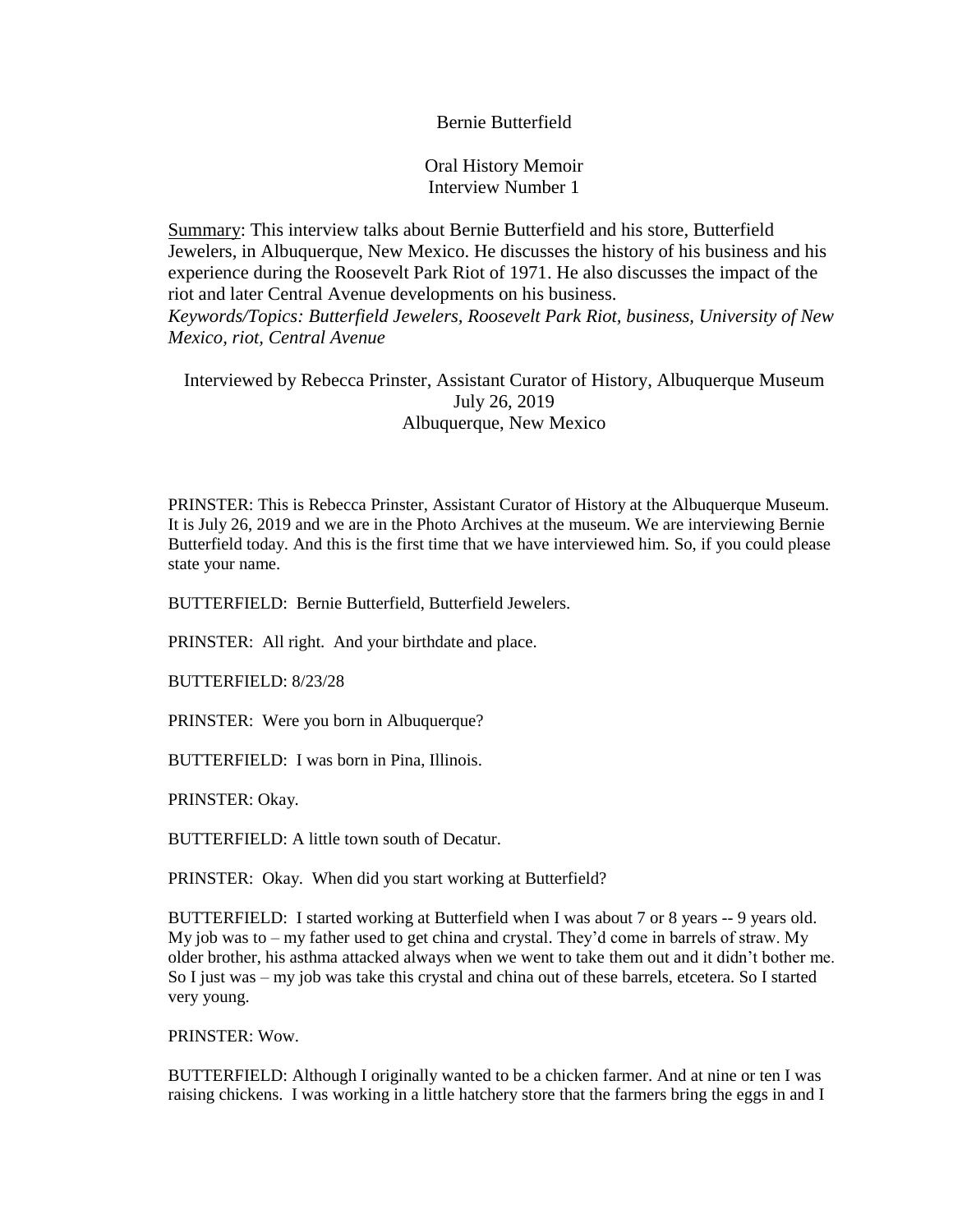would trade the eggs in fill trays. If they didn't hatch I could take them home. I had three hundred chickens when I was about ten years old. I had the backyard, garage, chicken shed (laughing). I had chickens. But my father decided he had  $-1$  was to be the jeweler, so I became a jeweler.

PRINSTER: And, whe -- how old were you when the store moved to Albuquerque?

BUTTERFIELD: I was fourteen, it was. We moved here in 1945, '44-'45. And we uh, I went to Albuquerque High School, graduated in '46. People say how come we got to Albuquerque. My mother had asthma and breathing problems and the doctors in Illinois said you got to head to a dry climate. So the reason we got to Albuquerque: they were heading to San Diego. They got to Tucson in July (laughter).

PRINSTER: Turn back.

BUTTERFIELD: (Laughing) Uh, one day they had gasoline coupons. They're just – but anyway, (laughs) I always tell people they – yeah, they got to Tucson in July and they came back.

PRINSTER: Yeah, that makes sense. So when did you take on the operation of the business?

BUTTERFIELD: My father died in 1954 and I had gone to a watch-making – to a Precision Instruments Laboratory in California right after high school. (coughs) So I worked – Let me get me a drink. My drink. Ah. [Opening water bottle] Ah, there we go thank you. Just a second. [Drinking from water bottle and putting plastic cap back on] So I took over the operation. In 1954 he had a heart attack and died. We were down on Central Avenue from '54 to '75 and of course the riots were in '71. I can remember those vividly. I got a couple stories I'll tell you on that as they come around.

PRINSTER: Yeah. What do you remember about the store on Central?

BUTTERFIELD: Well, it was small and quaint and very nicely laid out. It was right across from the university [University of New Mexico] so we got a lot of good university business. Lots and lots and lots of engagement rings and wedding rings and things. Uh, I just remember it being very friendly and we tried to do the best job we could service-wise. And we put 91 years under our belts now.

PRINSTER: Wow.

BUTTERFIELD: Which is not too bad for an independent. Fourth generation. I have my (coughs) -- excuse me -- I have my daughter and my son-in-law and my son. My son just retired so, now it's my fourth generation.

PRINSTER: So, the day of the riot that was June 19<sup>th</sup>?

JILL HARTKE, DIGITAL ARCHIVIST FOR ALBUQUERQUE MUSEUM: June  $14^{\text{th}} - 13^{\text{th}}$ .

PRINSTER: June 14th, 1971.

BUTTERFIELD: Yeah.

PRINSTER: What do you remember about that day?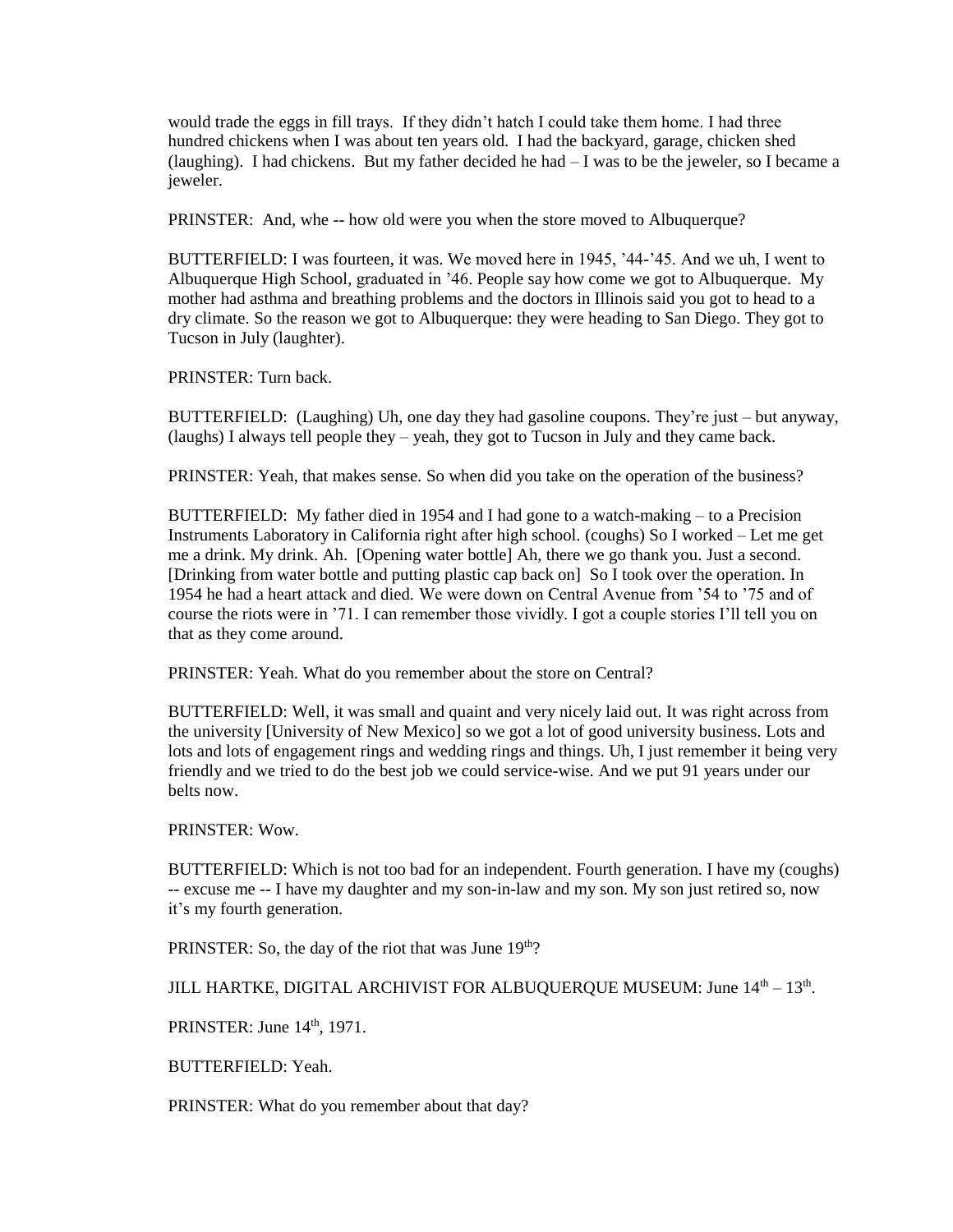BUTTERFIELD: Well, there was a rumor -- there was a rumor that there was going to be some problems. There was a bunch of people over at Roosevelt Park that were rowdy. And then seems like --I can't remember the exact timing -- I think it was just before noon, we heard they were down Central Avenue coming up Central Avenue breaking out windows and knocking things down and then of course the next thing we heard they were at Galles [Galles Chevrolet] at uh University Avenue there. Well, by that time, we didn't know what to do, you know, there's – so I was up on the roof with a shotgun. I was gonna shoot in the air. (laughs) I knew I wouldn't want to shoot them or I'd get in real trouble. (laughs) But, I,-- so anyway, I got up on the roof and I was watching and here they came. Well the thing that happened that was sort of annoying if you want to know, is just before they -- I got the word about them being at Galles, the National Guard showed up right across the street and I thought well surely they'll give us a little protection 'cause a couple of them came over and stood in front of the store or certainly close by. Well, the rioters came up and of course they immediately broke our windows out and went inside and robbed us of a bunch of jewelry and the National Guard didn't do a thing; they just stood there and watched it happen. Which was sort of disappointing to think of, but uh anyway, we survived and uh we are still going strong. We stayed there then until 1975. My mother finally said, "Bernie, you got to get out of there before they kill you" because we had got burned out twice and burglarized a couple of times and it just seemed like the next thing a robbery's coming along and after the riots it was sort of how much longer do we put up with this.

|00:06:46|

PRINSTER: So you mentioned that there was a rumor that there would be some trouble? Do you remember?

BUTTERFIELD: Yeah, I can't remember too much of that except that we knew there was some rioters coming up Central Avenue. I mean that was pretty well known knowledge. The Roosevelt Park thing was just sort of a hearsay from somebody. Said, "Ah, there's a whole bunch of kids." They were all kids I mean I talk about -- you know, I think they were -- they had to be high school and maybe university kids. Uh, I didn't see very many adults. But anyway, I just got the story from somebody that there was a whole bunch of kids in Roosevelt Park and they were going to cause trouble.

|00:07:31|

PRINSTER: Uh-huh. Do you, do you remember what kind of damage the store, um, experienced?

BUTTERFIELD: Our store? How many dollars or how many [inaudible]? Oh, at that time we had to have the whole front end of the store rebuilt. We had a very very good relationship with a contractor. And, um, he came along and rebuilt our front of the store for nothing.

PRINSTER: Oh, wow.

BUTTERFIELD: Which is very nice of him. I think the glass work on the show windows was about three or four thousand dollars and they stole -- as I -- best of my memory, they stole about \$15,000 worth of jewelry.

PRINSTER: Wow. How long did the recovery process take? I assume you were closed during that time?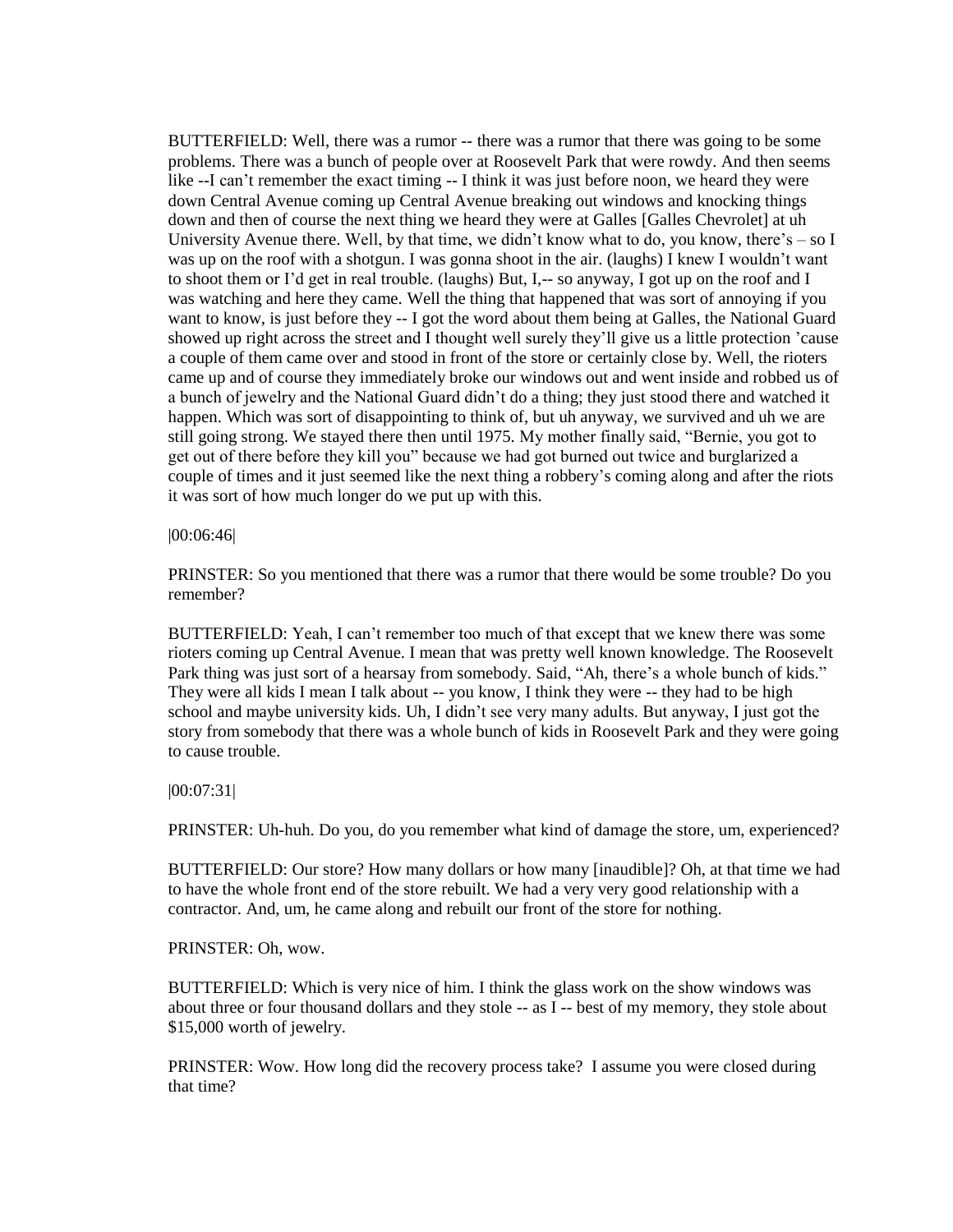BUTTERFIELD: Well, we were -- we were able to operate, just, you know, a little bit by a little bit. The glass on the windows was no big problem. That was over like a one day deal. The front end work was done over -- took several days but it was done in such a way that it didn't disturb our in-store operation. So, we were -- we were right back in business the next day.

PRINSTER: Okay. Um, let's see. What do you remember about the nearby businesses?

BUTTERFIELD: Well, 'cause we had a filling station in one corner and then we had an ice cream company on the next corner. And I don't think either one of them were hit. Ah, it seemed like they got up to the university and apparently the National Guard did put the fear of God in them 'cause it seems to me, they didn't go much past University and it could have been because of the National Guard being there.

|00:09:24|

PRINSTER: Did you talk to any of the National Guardsmen?

BUTTERFIELD: No, I didn't have a chance to. They were – they were sort of aloof. They're - they were just – well, they were just standing around doing nothing. (laughs)

PRINSTER: Yeah.

BUTTERFIELD: But they were imposing, I've got to say that. And I think they scared them off.

PRINSTER: Let's see. Ah, what – what, if any, long term effects did the riot have and the breakin on your business?

BUTTERFIELD: Well, the pluses was we got an awful lot of publicity. Front page coverage. (laughs) If you want to call that good coverage. We did get a lot of sympathy from the public and that – Yeah, it was just one of those things we always -- we always tried to support any civic thing that we could - kids clubs and things. And um, I think it was just sort -- it was sort of a little bit of a plus factor. It cost us money, but I think it was -- most of it was covered by insurance so we were not out of pocket that much. Ah, my mother was mostly disturbed by it all. I still remember her saying, "Bernie, you got to get out of there before they kill you." (laughs) And, I guess we had enough stuff going on that could have happened. But I—I -- like I said, the negative part was of course, I don't know, was just sort of a "Well, we're in a bad place. We are going to have to do something about it."

|00:10:52|

PRINSTER: Yeah. Do you remember -- or did you have any interaction with the people who were breaking in? You said you were hit by a rock, but --

BUTTERFIELD: None whatsoever. I, um, like I said, I was standing there next to the  $cop$ policeman -- and all of a sudden a rock hit me right in the head. And I have a picture standing there of me blood streaming down [points to his face] (laughs). You don't have -- I couldn't -- I just saw it a couple days ago. I'll find it if you still like to see it.

PRINSTER: Yeah, definitely. Um, do you remember much about the summer of 1971 after the riots? As far as the feeling in town?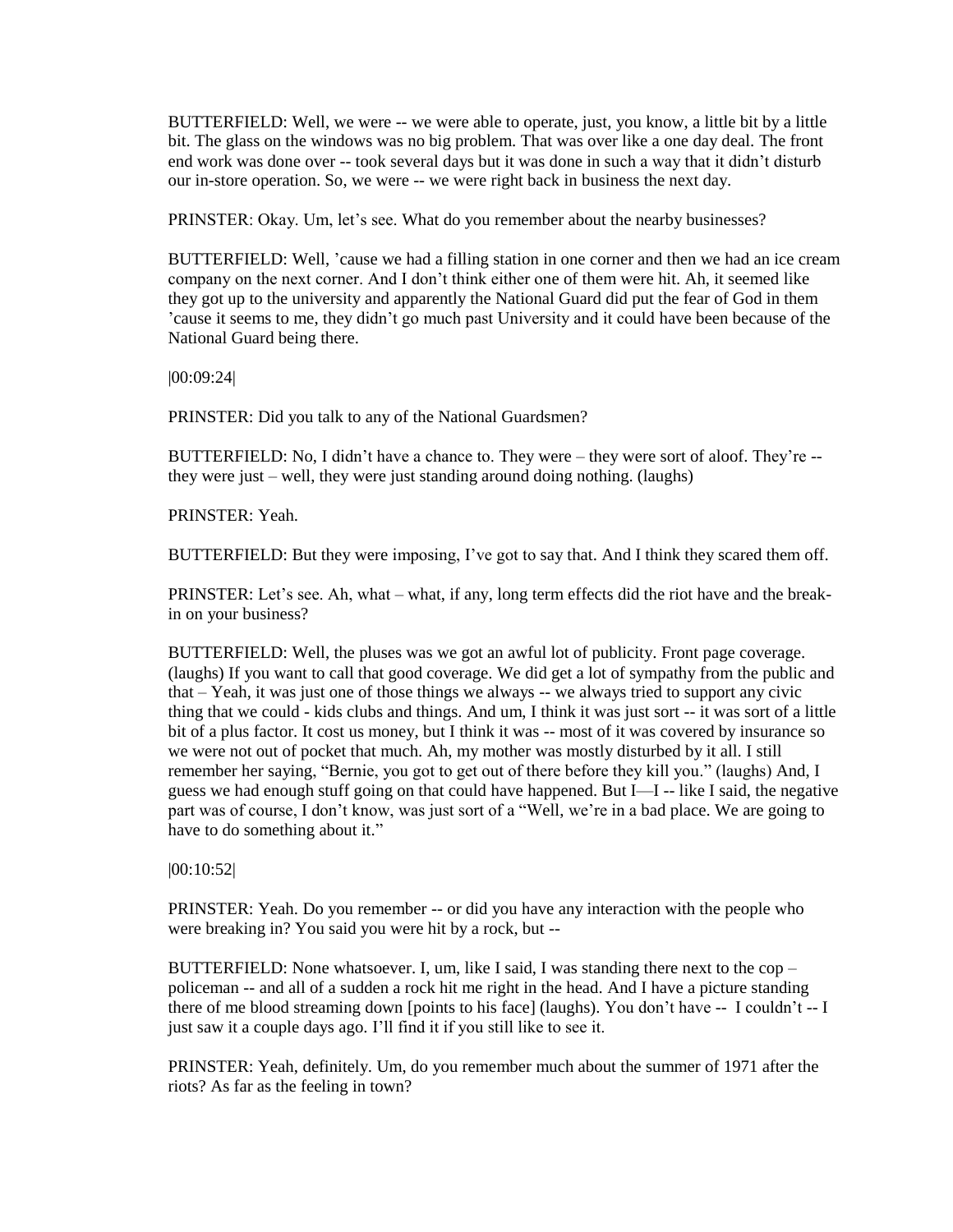BUTTERFIELD: Well, the general feeling around in town was probably was that what are we - where are we headed to? Where are we heading to? You know, this stuff going on. There had been a lot of fires you know – we got set on fire twice and, um, it just seemed to me that whole period of time there was disturbances going on here and there. A lot of rioting as I recall. And I - it was a very uncomfortable -- You guys weren't here? Okay. It was a real uncomfortable period of time 'cause you just said like, "What is going to happen next?"

PRINSTER: Right. Um. Let's see. As a member of the neighborhood, did you have an impression of Roosevelt Park?

BUTTERFIELD: It was just far enough away we had no relationship or  $no$  – let's see – nothing really to do with the park other than that was the gathering place where they all met.

PRINSTER: What about Yale Park?

BUTTERFIELD: Uh, that was right across the street and um that's where they all -- they all -- the rioters sort of stopped there. As I remember, that was their stopping place and that's where the National Guard were basically guarding the University. The governor obviously had called them in. And they were protecting the University and there was a couple of them that came across the street but they didn't do anything. And they -- the kids, I don't know you could see them here [picks up museum photograph: PA2018.100.024] go in and out. You know, you could see there. They were smashing windows and whatever you want to call it. Yeah, they had, uh, I'd say we didn't have much relations with them, but they were there.

|00:13:38|

PRINSTER: Yeah. How long were people looting the store? Do you remember?

BUTTERFIELD: Probably half hour or so. Yeah, they were -- you know, they were in and out. There was a whole bunch of them. You see a bunch of them here [points to photograph again]. Ten times that number. I don't know how many. I was up on the roof thinking, "Should I take a shot or should I not?"

PRINSTER: Yeah.

BUTTERFIELD: I was ready to defend my – myself and my property, but I took the better way out and decided I could replace this stuff.

PRINSTER: Yeah. Um, do you have any other comments about the riot?

BUTTERFIELD: Nothing really that I can think of. Like I say, I can remember vividly. Nothing you know strikes out – we were just -- what do we do next? What do we -- what do we do next?

PRINSTER: Yeah.

BUTTERFIELD: And the next was to get out of there, that area as quick as we could. So it took a couple of years. We owned the property there. My father bought that when we got here in 1946 - when we got to Albuquerque. And so we bought our property up on San Pedro -- Butterfield Plaza, and we have been going strong. I got my son, my daughter, my son-in-law – although my son is retiring – he is sixty-five. So we'll see what happens next.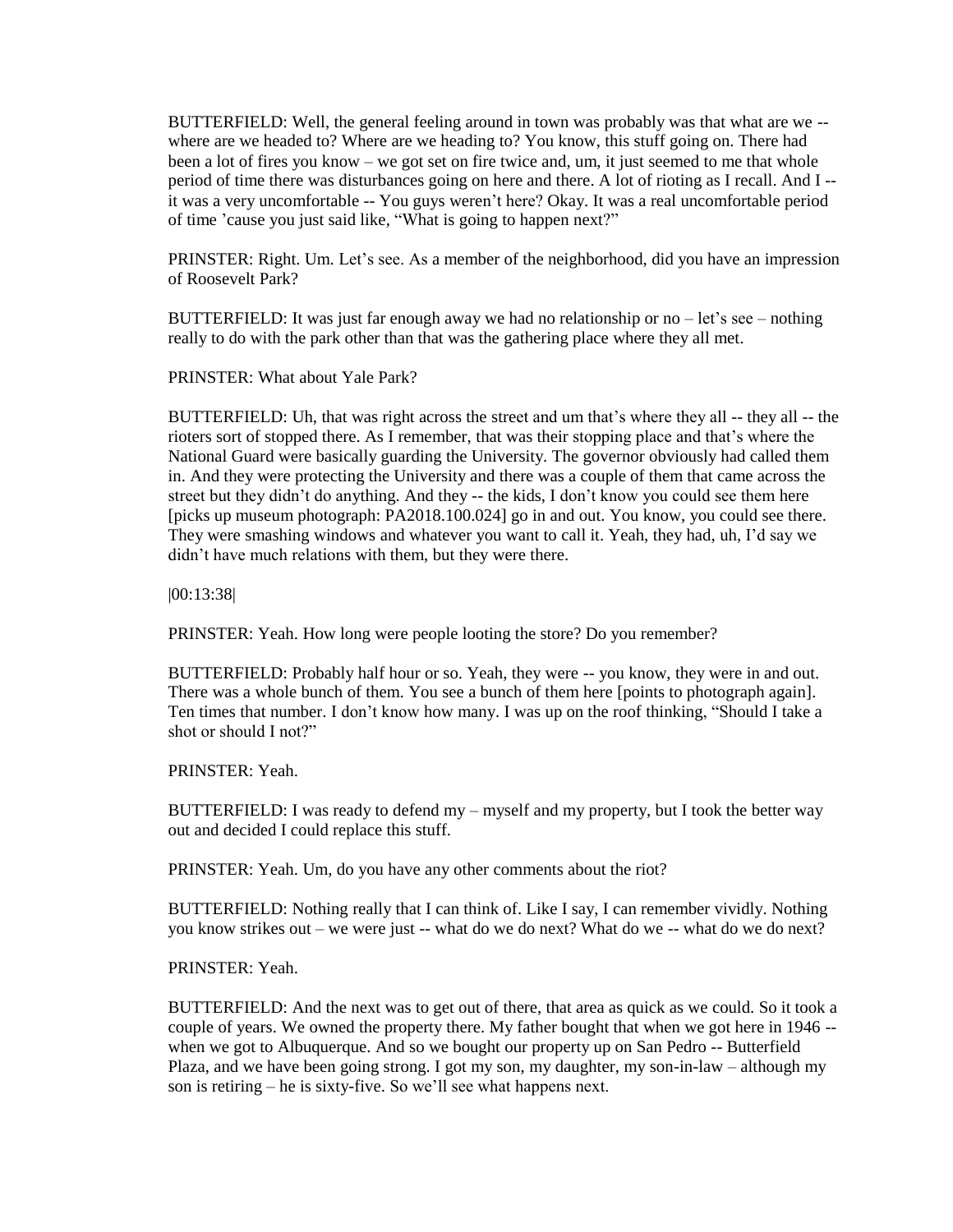PRINSTER: Do you still work in the store?

BUTTERFIELD: I don't go in full-time anymore. I gave it up at ninety.

PRINSTER: (laughs)

BUTTERFIELD: I figured that -- I figured that's a good round number.

PRINSTER: Yeah.

BUTTERFIELD: So I had a great big birthday party and retirement party last year. So uh, this year I'll go ninety-one now, I'll see how things go. I go in and pick up my mail and make a phone call or two. And, yeah, I do a little bit of this a little bit of that. I'm more relations, more PR work. I go to about four different clubs and City of Albuquerque golf, boards. And I'll tell you where I spend a lot of my time, hitting golf balls.

PRINSTER: Yeah. (laughs)

BUTTERFIELD: Trying to hit golf balls. I've had a good time. I've had a good run over the years. There isn't much I haven't done.

PRINSTER: Yeah, that's great. Well do you have any questions for us?

BUTTERFIELD: No, I don't other than just what's the time -- what's the time deal? Where will it be and?

PRINSTER: Should I stop? Okay.

[END OF PART 1]

[INTERVIEW BEGINS AGAIN]

BUTTERFIELD: Uh, Bernie Butterfield, Butterfield Jewelers. We were down on Central Avenue from (coughs) – excuse me -- '45 to '75, but they widened Central Avenue once or twice while we were there. Every morning, I'd go over to a friend of mine named Nugget Rostad?? --he had an oil company—he'd come by the store and we'd go to Chisholm's and have a cup of coffee. It was just tradition. Every – It seemed like every morning here'd come Nugget. One time Nugget comes running up the street, "Bernie! Bernie! We got to do something! We got to do something!" I said, "God, what do we got to do, Nugget? What do we got-?" – he says, "They're up at Cent up at Girard, and they're gonna widen Central Avenue." There was nothing about it in the papers, I mean, there's no information that I'd ever seen. I says, "Well, what, like, what the hell can we do to –they're going to widen it and we're going to stop them?" And he says, "They're going to widen it sixteen feet. Eight on each side and do you know what that's gonna do to our side of the street?" Oh. Our side-- here's the sidewalk and our jewelry store. That'd put the street right up practically to our front door. Oh my. Well, what do we do? He says, "Well, I know the governor, Campbell." And he says, "Aren't you a Sigma Chi?" I am, yes. And I said – he said, "Well, Popejoy – President Popejoy of the University -- is a Sigma Chi, why don't you go talk to him?" So I got—I went right over and he took me right in and I said, "We gotta do something." I said, "We – if this happens, (coughs) Central Avenue will be a slum. I mean, it will. Every business will have no parking, no place for customers to stay. It's just--". So, he looked at me and said,